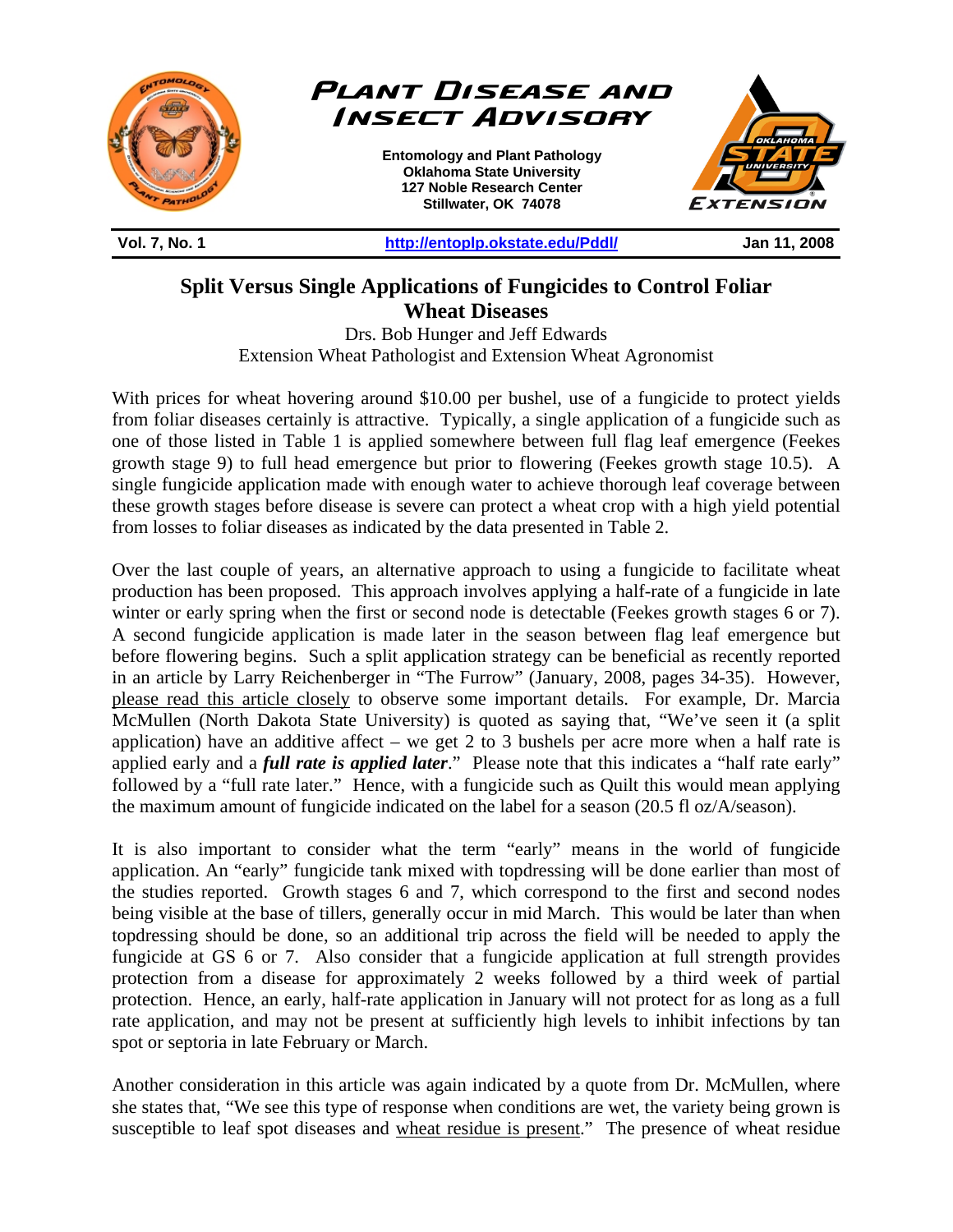indicates that this occurred in a no- or low-till situation where tan spot and/or septoria leaf spots (Figures 1-3) are commonly encountered. Tan spot and septoria can be extremely detrimental to yield by killing leaves quickly and completely (especially on susceptible varieties in wet weather). Stripe rust (Figure 4) is another disease that can quickly and completely destroy leaves, and results from a trial in Louisiana in which split and single applications were used to control severe stripe rust has been published (Table 3). Note that this data indicates little difference in terms of yield between split or single applications of fungicide.

This leads to the question of, "Is there benefit to splitting the application for diseases such as leaf rust and powdery mildew in Oklahoma?" Here the evidence is not as favorable as indicated in Table 4. Examination of this data indicates that an early application of Quilt at growth stage 7 significantly reduced powdery mildew in the early season but was not as effective in controlling leaf rust a single later application at GS 10. Further, none of the treatments significantly increased yield over the untreated check. Keep in mind that these yields were also greatly affected by heavy rain and lodging that was common in 2007. However, similar results also were observed in 2006.

*Summary*. Information available so far indicates that splitting a fungicide application may have the greatest benefit in wheat being produced in a low- or no-till system where a variety susceptible to tan spot and/or septoria has been planted. With weather favorable for disease development in such a scenario, an early fungicide application may reduce early infection of lower leaves by inoculum coming from the residue. However, a second fungicide application *at a full rate* also may be needed to continue disease protection later in the season. This logic may also apply to a disease such as stripe rust when "hot-spots" are found in a field in January or February. In contrast to this scenario, controlling powdery mildew and leaf rust may best be approached with a single application later in the season. These diseases usually do not kill leaves as quickly or effectively as tan spot and septoria, and applying a single application of a fungicide before the disease becomes severe is a sound strategy.

Dr. Richard Grantham

\_\_\_\_\_\_\_\_\_\_\_\_\_\_\_\_\_\_\_\_\_\_\_\_\_\_\_\_\_\_\_\_\_\_\_\_\_\_\_\_\_\_\_\_\_\_\_\_\_\_\_\_\_\_\_\_\_\_\_\_\_\_\_\_\_\_\_\_\_\_\_\_\_\_\_\_\_

Director, Plant Disease and Insect Diagnostic Laboratory

Oklahoma State University, in compliance with Title IV and VII of the Civil Rights Act of 1964, Executive Order of 11246 as amended, Title IX of the Education Amendments of 1972, Americans with Disabilities Act of 1990, and other federal laws and regulations, does not discriminate on the basis of race, color, national origin, sex, age, religion, disability, or status as a veteran in any of its policies, practices or procedures. This includes but is not limited to admissions, employment, financial aid, and educational services.

Issued in furtherance of Cooperative Extension work, acts of May 8 and June 30, 1914, in cooperation with the U.S. Department of Agriculture, Robert E. Whitson, VP, Dean, and Director for Agricultural Programs, Oklahoma State University, Stillwater, Oklahoma. This publication is printed and issued by Oklahoma State University as authorized by the Dean of Agricultural Sciences and Natural Resources.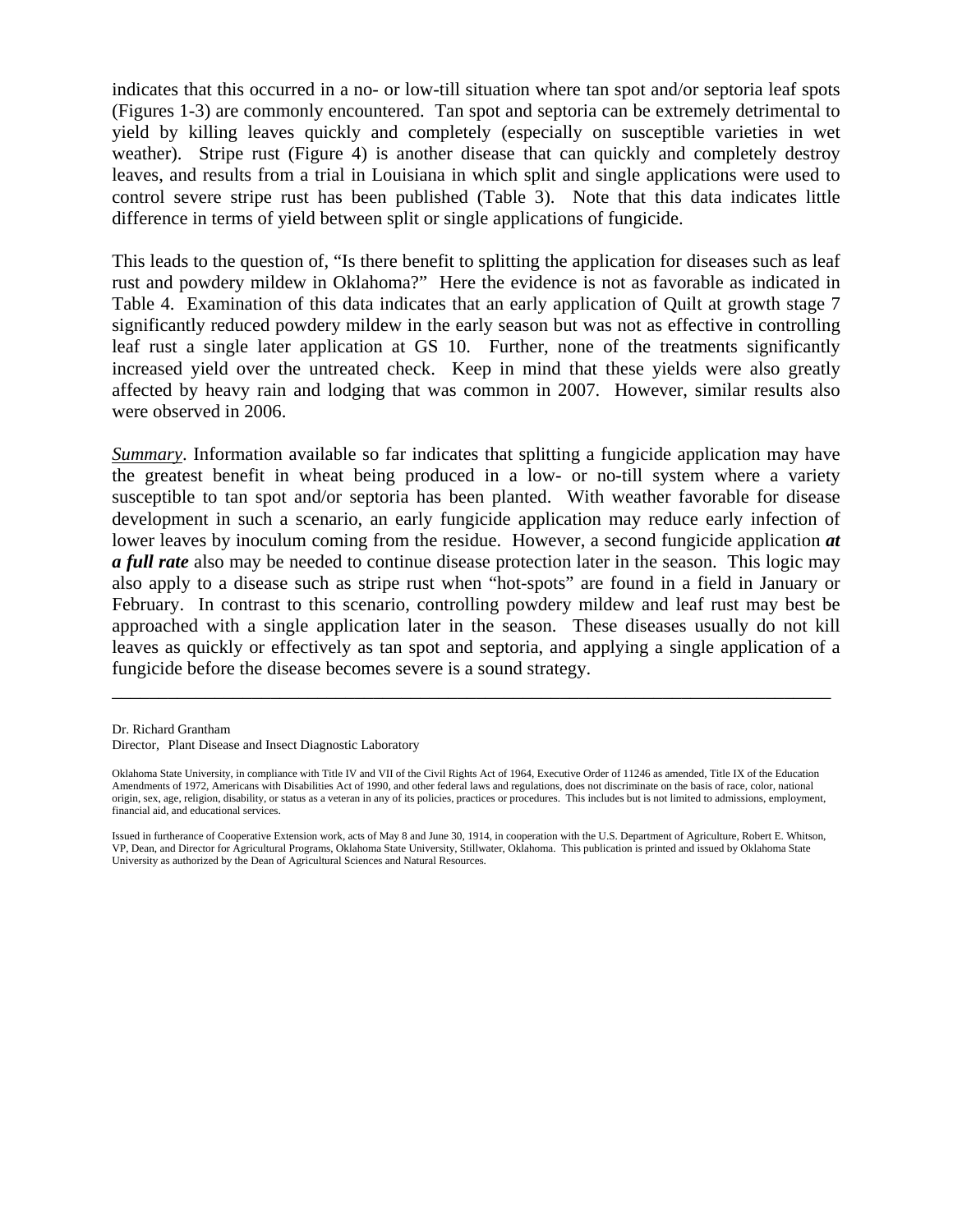| Table 1. Fungicide efficacy for control of foliar wheat diseases <sup>†</sup> |                   |                              |                   |                  |                 |                             |                   |                     |             |
|-------------------------------------------------------------------------------|-------------------|------------------------------|-------------------|------------------|-----------------|-----------------------------|-------------------|---------------------|-------------|
| Fungicide type                                                                | Product           | Company                      | Rate              | $PHI^{\ddagger}$ | Leaf<br>rust    | Stripe<br>rust <sup>§</sup> | Powdery<br>mildew | Septoria<br>complex | Tan<br>Spot |
| Triazole                                                                      | Tilt<br>Propimax  | Syngenta<br>Dow Agrosciences | fl oz/A<br>4<br>4 | days<br>40<br>40 | $\rm{G}^1$<br>G | VG<br>VG                    | E<br>Ε            | VG<br>VG            | G<br>G      |
| Strobilurin                                                                   | Headline          | <b>BASF</b>                  | $6 - 9$           | 14               | E               | E                           | G                 | VG                  | VG          |
| Stobilurin $+$<br>triazole                                                    | Quilt<br>Stratego | Syngenta<br>Bayer            | 14<br>10          | 45<br>35         | VG<br>VG        | VG<br>VG                    | E<br>E            | G<br>VG             | VG<br>G     |

† Information provided only as a guide and no endorsement is intended for products listed, nor is criticism meant for products not listed. Always read and follow label directions!

‡ PHI = pre-harvest interval for grain harvest or in the case of Headline, hay harvest

§ Efficacy ratings for stripe rust control based on information obtained in 2004 from the North Central Regional Committee on Management of Small Grains Diseases

 ${}^{\P}E =$  Excellent; VG = Very Good; G = Good; P = poor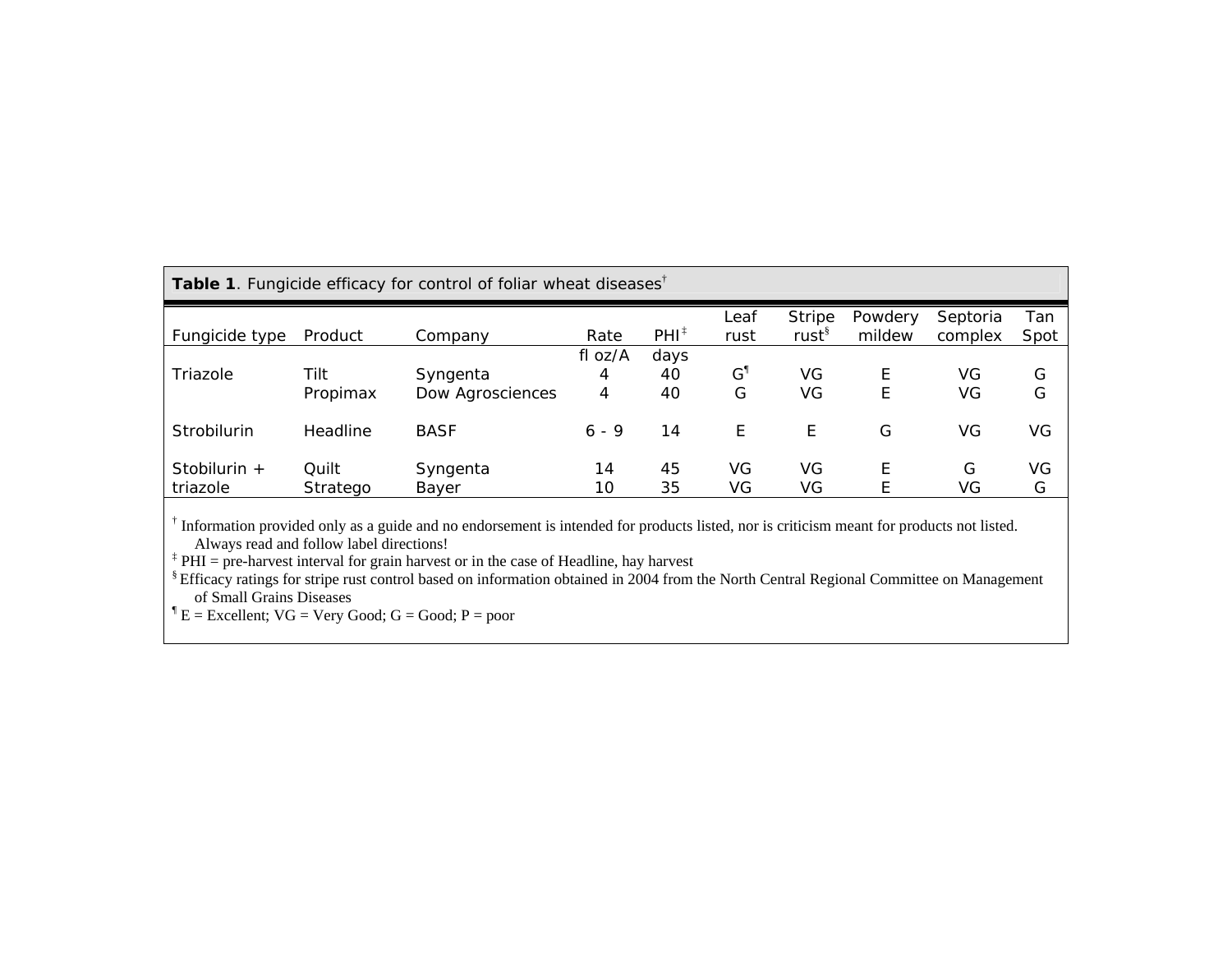| <b>Stillwater 2005</b><br>bu/ac<br>lb/bu<br>----% severity----<br>68<br>57<br>No treatment<br>90<br>18<br>$64^{\ddagger}$<br>9<br>Tilt 3.6 EC @ 4 oz<br>69<br>57<br>6<br>10.5<br>72<br>57<br>35<br>15<br>$\overline{\mathbf{3}}$<br>76<br>58<br>33<br>Stratego 250 EC @ 10 oz<br>9<br>5<br>10.5<br>78<br>58<br>13<br>$\mathbf{1}$<br>Quilt 200 SE @ 14 oz<br>9<br>57<br>13<br>76<br>10.5<br>5<br>79<br>57<br>10<br>$NS^{\S}$<br>$\overline{7}$<br>9<br>20<br>$LSD(P=0.05)$<br><b>Stillwater 2004</b><br>57<br>75<br>50<br>15<br>No treatment<br>9<br>87<br>7<br>Stratego 250 EC @ 10 oz<br>57<br>20<br>10.5<br>58<br>83<br>18<br>10<br>87<br>57<br>8<br>Quilt 200 SE @ 14 oz<br>9<br>18<br>10.5<br>57<br>88<br>$\overline{\mathbf{4}}$<br>15<br>8<br>Headline 250 F $@$ 6.1 oz<br>9<br>87<br>57<br>15<br>10.5<br>83<br>58<br>13<br>7<br>8<br>$LSD(P=0.05)$<br>$\mathbf{1}$<br>6<br><b>NS</b> | Growth             |       | Test   |           | Powdery |
|----------------------------------------------------------------------------------------------------------------------------------------------------------------------------------------------------------------------------------------------------------------------------------------------------------------------------------------------------------------------------------------------------------------------------------------------------------------------------------------------------------------------------------------------------------------------------------------------------------------------------------------------------------------------------------------------------------------------------------------------------------------------------------------------------------------------------------------------------------------------------------------------|--------------------|-------|--------|-----------|---------|
|                                                                                                                                                                                                                                                                                                                                                                                                                                                                                                                                                                                                                                                                                                                                                                                                                                                                                              | Stage <sup>†</sup> | Yield | weight | Leaf rust | mildew  |
|                                                                                                                                                                                                                                                                                                                                                                                                                                                                                                                                                                                                                                                                                                                                                                                                                                                                                              |                    |       |        |           |         |
|                                                                                                                                                                                                                                                                                                                                                                                                                                                                                                                                                                                                                                                                                                                                                                                                                                                                                              |                    |       |        |           |         |
|                                                                                                                                                                                                                                                                                                                                                                                                                                                                                                                                                                                                                                                                                                                                                                                                                                                                                              |                    |       |        |           |         |
|                                                                                                                                                                                                                                                                                                                                                                                                                                                                                                                                                                                                                                                                                                                                                                                                                                                                                              |                    |       |        |           |         |
|                                                                                                                                                                                                                                                                                                                                                                                                                                                                                                                                                                                                                                                                                                                                                                                                                                                                                              |                    |       |        |           |         |
|                                                                                                                                                                                                                                                                                                                                                                                                                                                                                                                                                                                                                                                                                                                                                                                                                                                                                              |                    |       |        |           |         |
|                                                                                                                                                                                                                                                                                                                                                                                                                                                                                                                                                                                                                                                                                                                                                                                                                                                                                              |                    |       |        |           |         |
|                                                                                                                                                                                                                                                                                                                                                                                                                                                                                                                                                                                                                                                                                                                                                                                                                                                                                              |                    |       |        |           |         |
|                                                                                                                                                                                                                                                                                                                                                                                                                                                                                                                                                                                                                                                                                                                                                                                                                                                                                              |                    |       |        |           |         |
|                                                                                                                                                                                                                                                                                                                                                                                                                                                                                                                                                                                                                                                                                                                                                                                                                                                                                              |                    |       |        |           |         |
|                                                                                                                                                                                                                                                                                                                                                                                                                                                                                                                                                                                                                                                                                                                                                                                                                                                                                              |                    |       |        |           |         |
|                                                                                                                                                                                                                                                                                                                                                                                                                                                                                                                                                                                                                                                                                                                                                                                                                                                                                              |                    |       |        |           |         |
|                                                                                                                                                                                                                                                                                                                                                                                                                                                                                                                                                                                                                                                                                                                                                                                                                                                                                              |                    |       |        |           |         |
|                                                                                                                                                                                                                                                                                                                                                                                                                                                                                                                                                                                                                                                                                                                                                                                                                                                                                              |                    |       |        |           |         |
|                                                                                                                                                                                                                                                                                                                                                                                                                                                                                                                                                                                                                                                                                                                                                                                                                                                                                              |                    |       |        |           |         |
|                                                                                                                                                                                                                                                                                                                                                                                                                                                                                                                                                                                                                                                                                                                                                                                                                                                                                              |                    |       |        |           |         |
|                                                                                                                                                                                                                                                                                                                                                                                                                                                                                                                                                                                                                                                                                                                                                                                                                                                                                              |                    |       |        |           |         |
|                                                                                                                                                                                                                                                                                                                                                                                                                                                                                                                                                                                                                                                                                                                                                                                                                                                                                              |                    |       |        |           |         |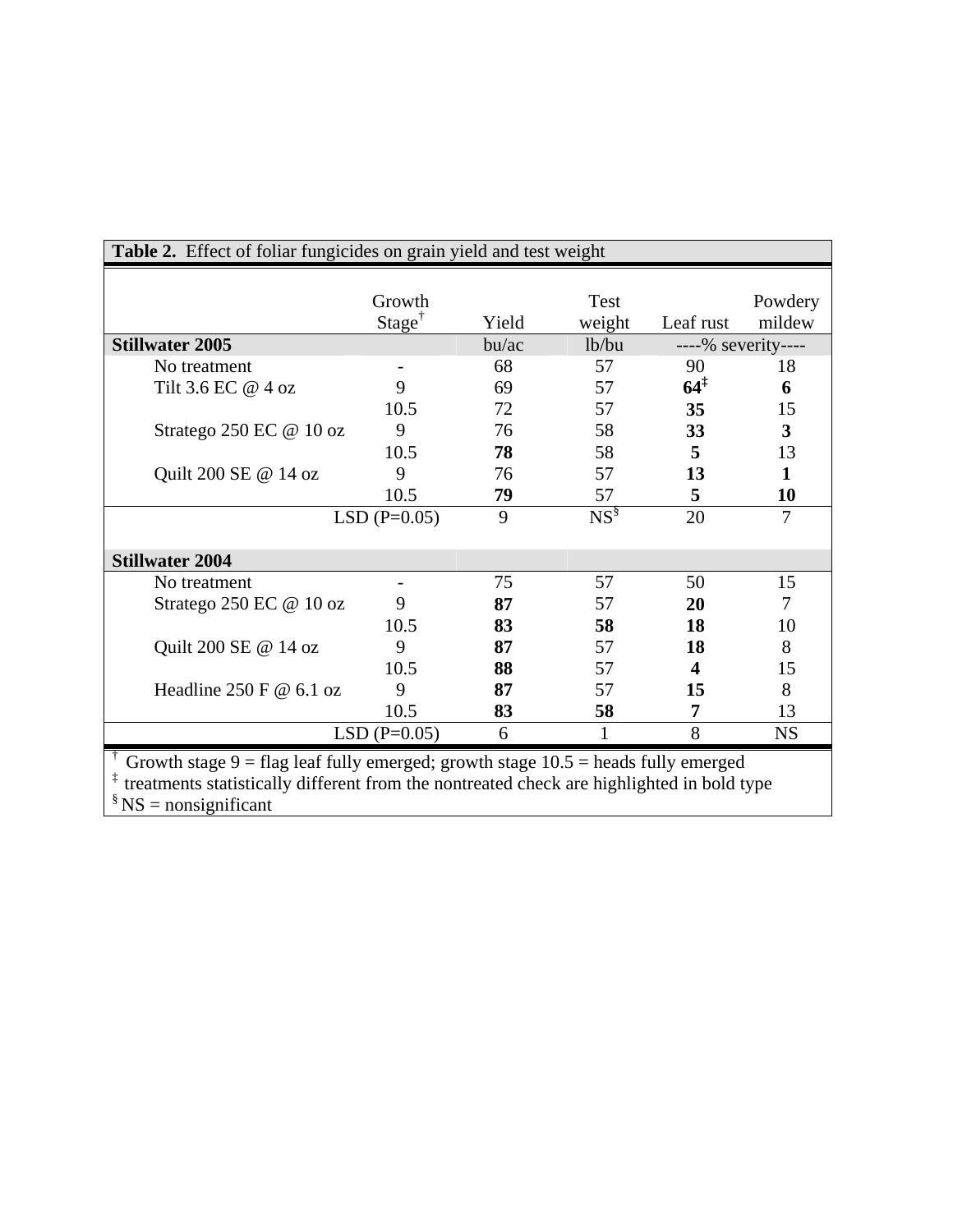| (from Padgett & Purvis. 2007. Plant Disease Management Reports 1: CF009). |                               |             |             |        |  |  |  |
|---------------------------------------------------------------------------|-------------------------------|-------------|-------------|--------|--|--|--|
|                                                                           | Growth                        | Stripe rust | Stripe rust | Yield  |  |  |  |
| Fungicide (fl oz/A)                                                       | stage                         | 05-Apr      | $19-Apr$    | (bu/A) |  |  |  |
|                                                                           |                               | 46.3        | 96.9        | 72.3   |  |  |  |
|                                                                           |                               | 0.8         | 49.4        | 90.5   |  |  |  |
|                                                                           |                               | 8.1         | 54.4        | 89.7   |  |  |  |
|                                                                           |                               | 2.3         | 40.6        | 90.3   |  |  |  |
|                                                                           |                               | 0.5         | 12.5        | 101.7  |  |  |  |
|                                                                           |                               | 0.1         | 46.3        | 93.5   |  |  |  |
| Tilt (2 oz) + Quadris (6.2 oz) $6 * 8 9$                                  |                               | 1.5         | 43.8        | 100.1  |  |  |  |
| Tilt $(2 oz) + Headline (6.2 oz)$ 6 & 9                                   |                               | 1.8         | 40.0        | 102.3  |  |  |  |
| Tilt $(1.1 oz) + Quilt (10 oz)$ 6 & 9                                     |                               | 1.1         | 1.7         | 93.4   |  |  |  |
|                                                                           |                               |             | 13.6        | 7.2    |  |  |  |
| *Fungicide applied on 24-Feb                                              | **Fungicide applied on 13-Mar |             |             |        |  |  |  |

**Table 3**. Control of stripe rust of wheat in Louisiana and affect on yield

**Table 4**. Control of powdery mildew (PM) and leaf rust (LR) on winter wheat in Oklahoma in 2007 using split and single applications of fungicide.

|                              | Growth | PM.                           | l R        | Yield  |
|------------------------------|--------|-------------------------------|------------|--------|
| Fungicide (fl oz/A)          | stage  | 05-Apr                        | $19 - Apr$ | (bu/A) |
|                              |        | 77.5                          | 97.5       | 10.8   |
|                              |        | 13.8                          | 72.5       | 14.2   |
|                              |        | 77.5                          | 42.5       | 13.0   |
|                              |        | 77.5                          | 56.3       | 12.0   |
|                              |        | 65.0                          | 68.8       | 13.6   |
|                              |        | 71.3                          | 46.3       | 14.0   |
|                              |        |                               | 15.0       | 3.5    |
| *Fungicide applied on 19-Mar |        | **Fungicide applied on 04-Apr |            |        |
|                              |        |                               |            |        |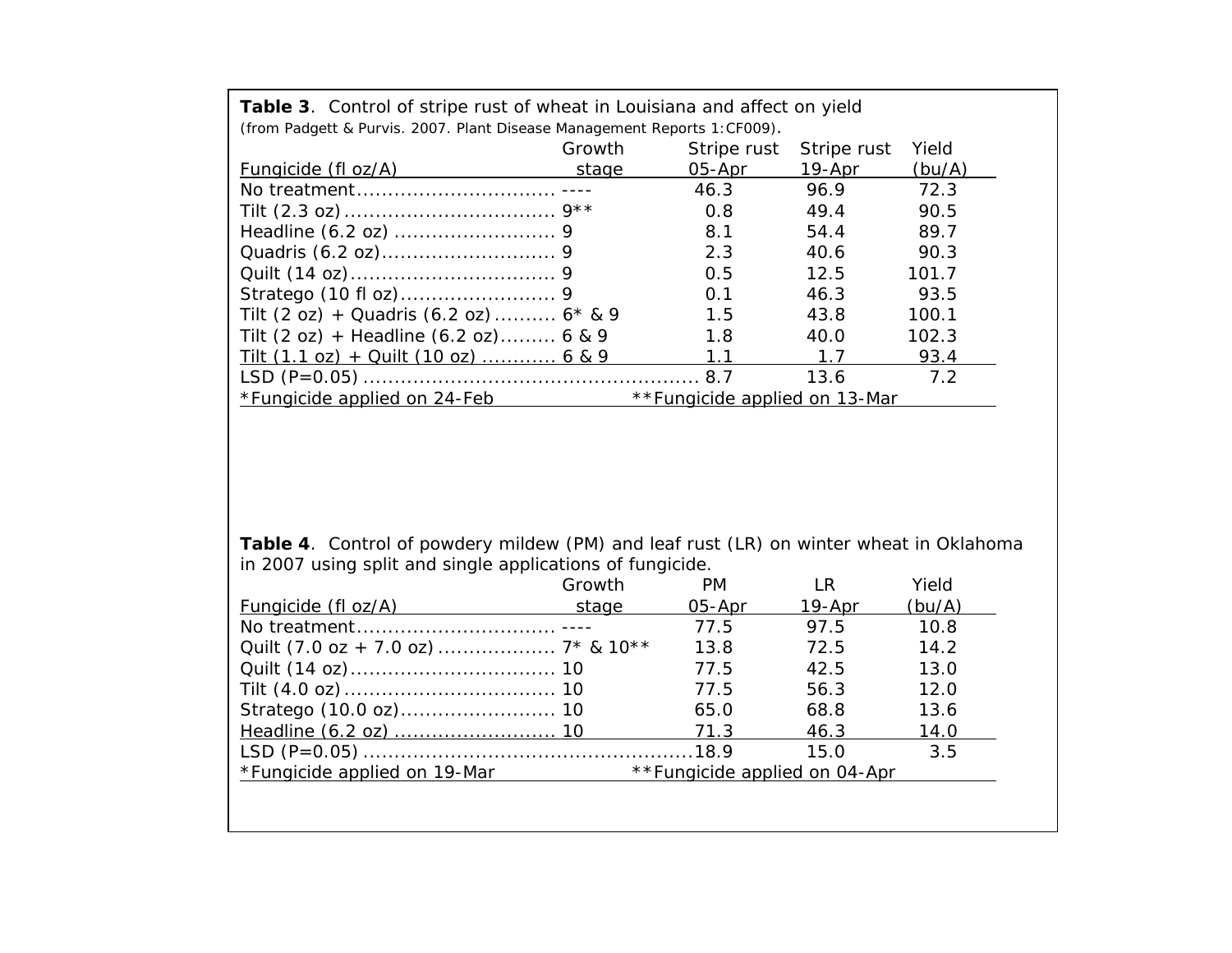



Figure 1. Tan spot on wheat note underlying residue from which infective spores originated.

Figure 2. An infection of septoria on a wheat leaf. These infections also originate from residue as seen in Figure 1.